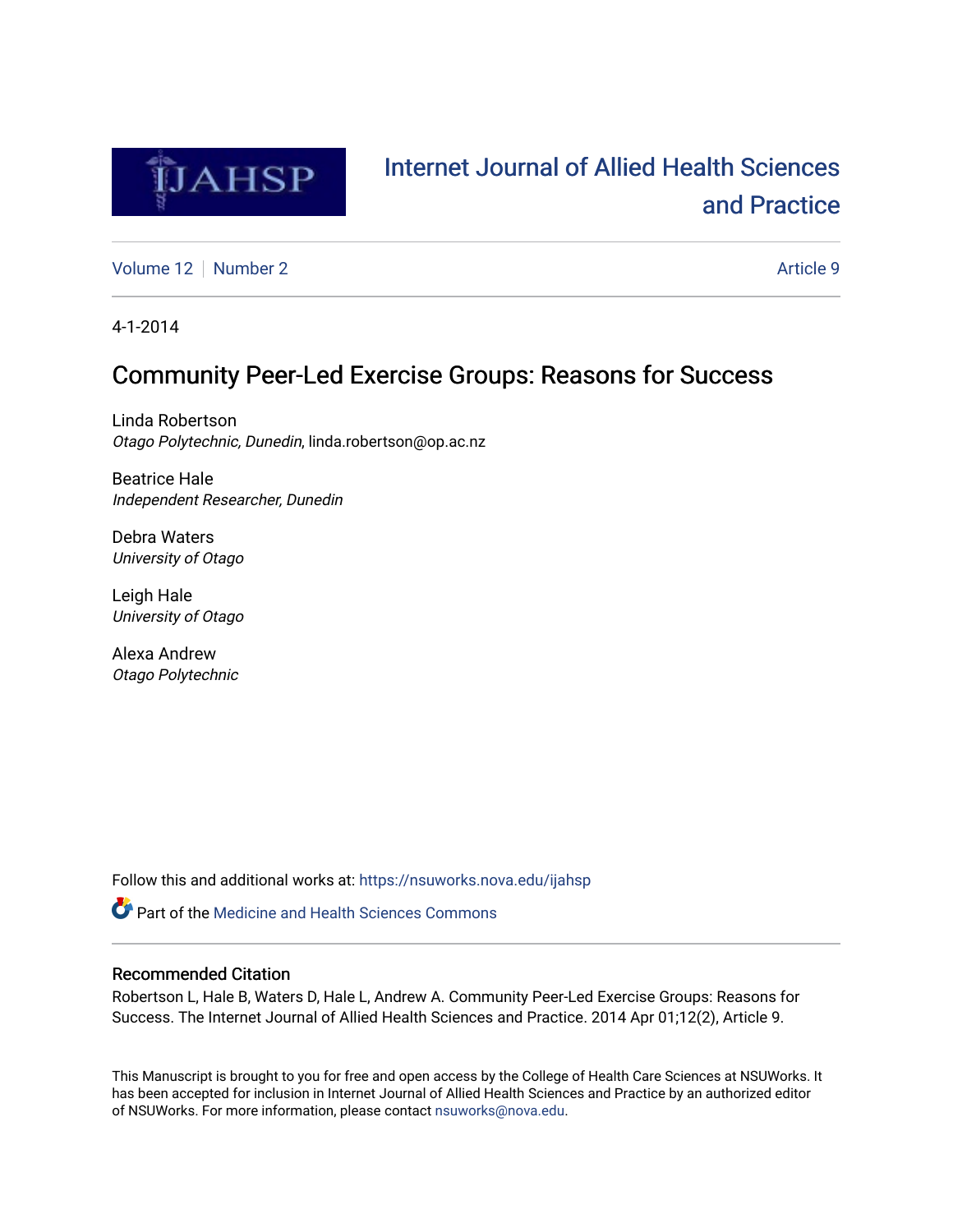# Community Peer-Led Exercise Groups: Reasons for Success

# Abstract

Purpose: This paper considers reasons for the successful maintenance of community based, fallsprevention programs. While the physical achievement of such programs has been demonstrated through randomized trials, other features influential in ongoing membership have received less attention. This study examined the sustainability of a specific model of a community-based program in a New Zealand city: SAYGO, the strength and balance classes for older adults lead by older volunteer leaders recruited from local communities. Method: A qualitative, descriptive approach was used and first-hand knowledge of the experiences of those involved in the groups gathered. Data collection methods included individual interviews of two group organizers and seven focus groups: six with the members of the exercise groups (57 participants) and one with the peer leaders from these same groups (6 participants). Results: Three major themes emerged from the interviews. Two were related to the outcomes of the groups (ie. physical and social benefits). The third was concerned with the support needs of the groups to ensure their ongoing maintenance. The aspect that most invigorated the participants was the social value of the group. Conclusions: A major feature that contributed to the sustainability of the peer led exercise groups was the positive social connectedness created by the modeling of a caring culture by the peer-leaders. This caring culture involves support and inclusion of every member and acting as a resource and confidant for individual issues. Because group leaders are similar in age and physical problems, it is expected that they will empathize with participants, and because of their community and agency links, it is expected that they will be able to act as a resource for information on issues related to the participants, therefore, stand between the formal and informal domains and are perceived to have knowledge and connections in both. This, we suggest, is a major, previously unconsidered feature in the sustainability of these groups.

# Author Bio(s)

- Linda Robertson, PhD, Associate Professor, Dept of Occupational Therapy, Otago Polytechnic, Dunedin
- Beatrice Hale, PhD, Independent Researcher, Dunedin
- Debra Waters, DL, PhD, Senior Lecturer, Epidemiology, University of Otago, Department of Preventive and Social Medicine, Dunedin
- Leigh Hale, PhD, Associate Dean, Research, University of Otago, School of Physiotherapy, Dunedin
- Alexa Andrew, MOccTher, Senior Lecturer, Otago Polytechnic, School of Occupational Therapy, Dunedin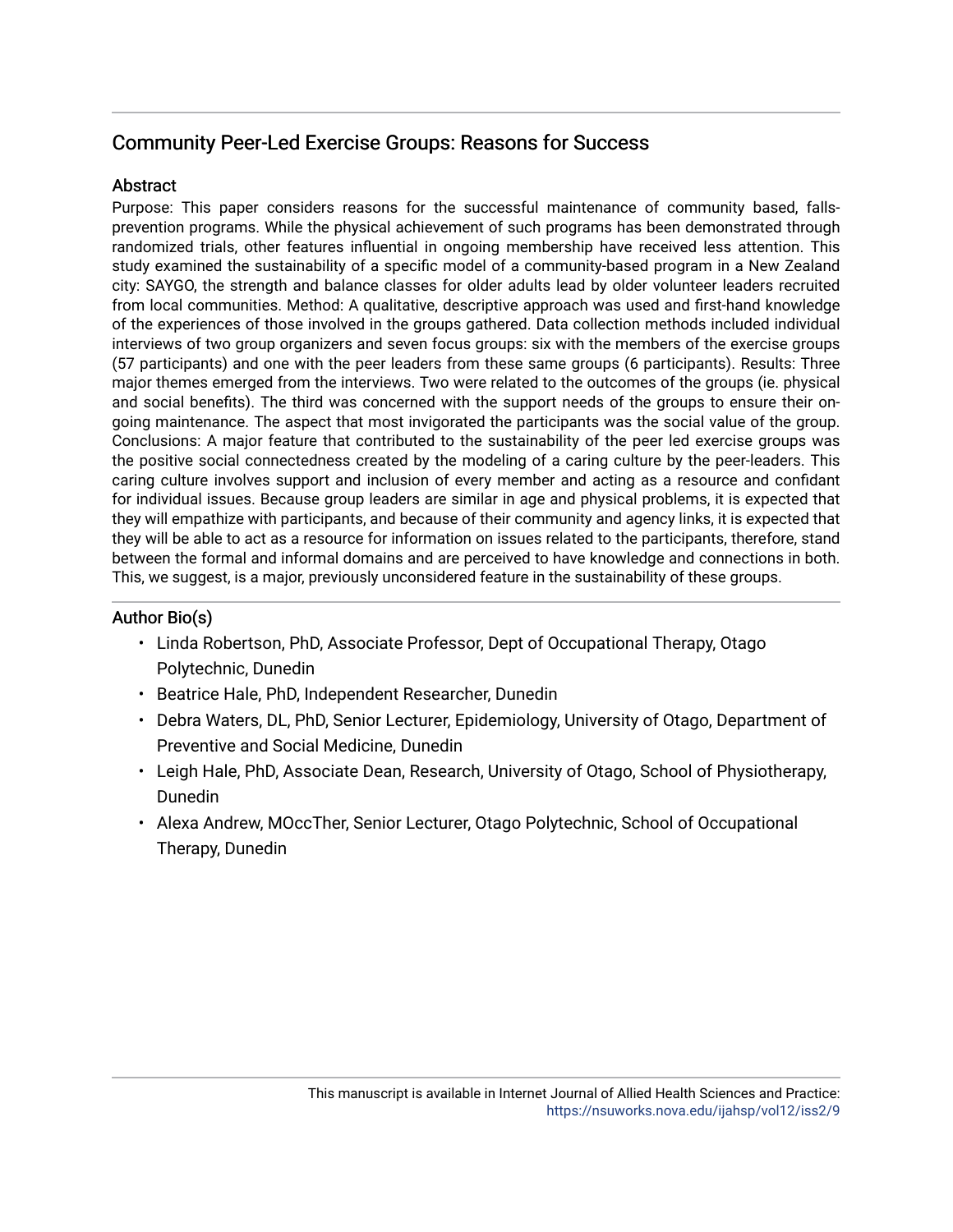

The Internet Journal of Allied Health Sciences and Practice *Dedicated to allied health professional practice and education* **[http://ijahsp.nova.edu](http://ijahsp.nsu.nova.edu/) Vol. 12 No. 2 ISSN 1540-580X**

# Community Peer-Led Exercise Groups: Reasons for Success

Linda Robertson, PhD<sup>1</sup> Beatrice Hale, PhD<sup>2</sup> Debra Waters, DL, PhD<sup>3</sup> Leigh Hale, PhD<sup>4</sup> Alexa Andrew, MOccTher<sup>5</sup>

- 1. Associate Professor, Dept of Occupational Therapy, Otago Polytechnic, Dunedin
- 2. Independent Researcher, Dunedin
- 3. Senior Lecturer, Epidemiology, University of Otago, Department of Preventive and Social Medicine, Dunedin
- 4. Associate Dean, Research, University of Otago, School of Physiotherapy, Dunedin
- 5. Senior Lecturer, Otago Polytechnic, School of Occupational Therapy, Dunedin

New Zealand

#### **ABSTRACT**

**Purpose:** This paper considers reasons for the successful maintenance of community based, falls-prevention programs. While the physical achievement of such programs has been demonstrated through randomized trials, other features influential in ongoing membership have received less attention. This study examined the sustainability of a specific model of a communitybased program in a New Zealand city: SAYGO, the strength and balance classes for older adults lead by older volunteer leaders recruited from local communities. **Method:** A qualitative, descriptive approach was used and first-hand knowledge of the experiences of those involved in the groups gathered. Data collection methods included individual interviews of two group organizers and seven focus groups: six with the members of the exercise groups (57 participants) and one with the peer leaders from these same groups (6 participants). **Results:** Three major themes emerged from the interviews. Two were related to the outcomes of the groups (ie. physical and social benefits). The third was concerned with the support needs of the groups to ensure their on-going maintenance. The aspect that most invigorated the participants was the social value of the group. **Conclusions:** A major feature that contributed to the sustainability of the peer led exercise groups was the positive social connectedness created by the modeling of a caring culture by the peer-leaders. This caring culture involves support and inclusion of every member and acting as a resource and confidant for individual issues. Because group leaders are similar in age and physical problems, it is expected that they will empathize with participants, and because of their community and agency links, it is expected that they will be able to act as a resource for information on issues related to the participants' health and mobility experiences. These leaders, therefore, stand between the formal and informal domains and are perceived to have knowledge and connections in both. This, we suggest, is a major, previously unconsidered feature in the sustainability of these groups.

## **BACKGROUND**

There are three mainsprings for the creation and existence of falls prevention programs, both at home and in the community. The first is demographic, with the projections of an increasing ageing population. According to Statistics NZ<sup>1</sup> the relative share of the population aged 65+ has increased slowly. From the late 2030s, the 65+ age group is projected to make up over one-quarter of New Zealand's population. The second is the policy initiative to encourage and ensure that people age safely at home, popularly known as "ageing in place."<sup>2</sup> The third is the Accident Compensation Corporation's wish to improve the mobility of older people and decrease the number of falls for which older people require treatment.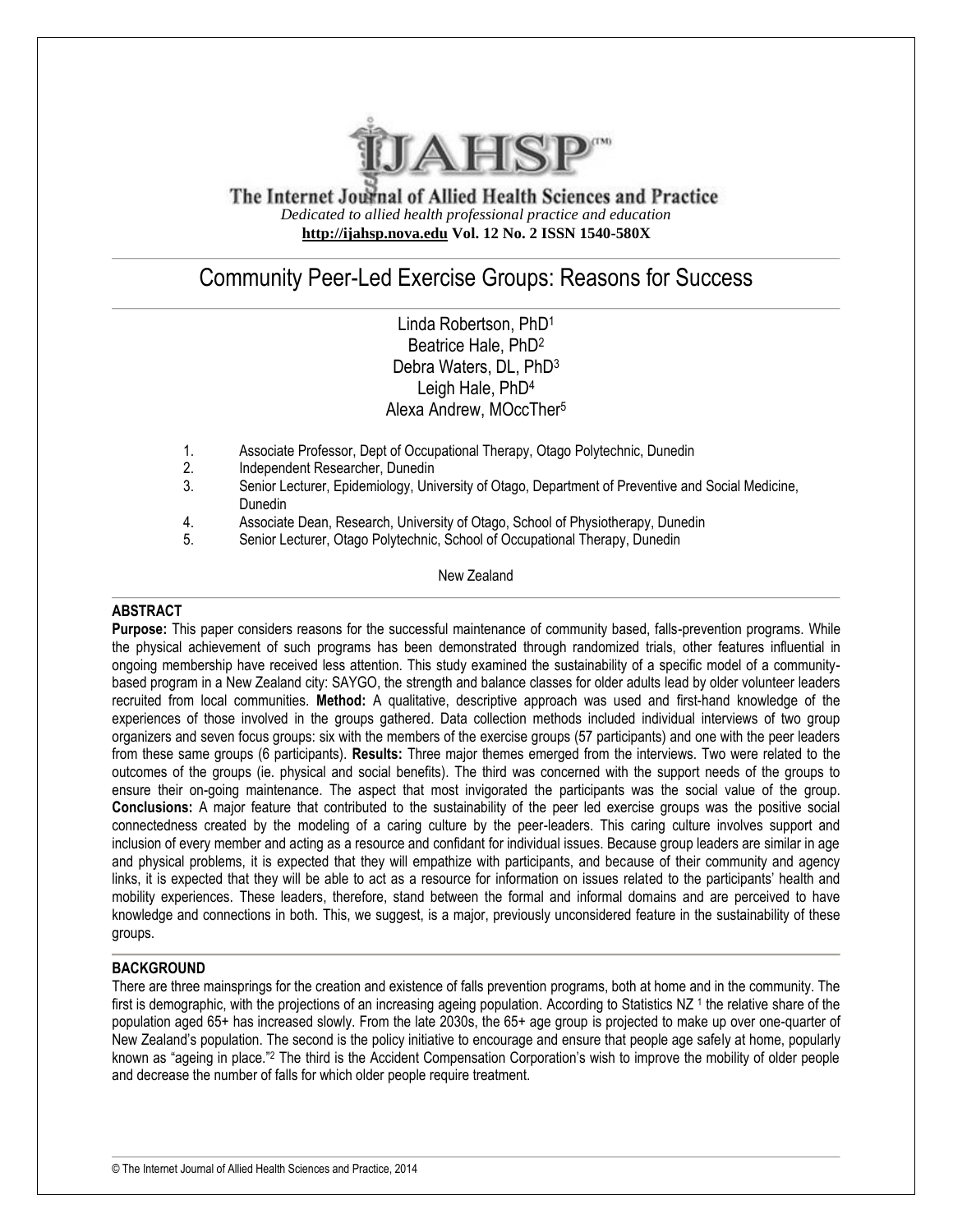Maintaining mobility is one of the most important features in remaining safe at home, and the prevention of falls has become a target for those involved with health care of the elderly. In Dunedin, the local branch of a non-government organization set up to serve the needs of older people offers group community-based exercise classes (ie. New Zealand Age Concern: Otago).These classes form a program called Steady as You Go (SAYGO) and use walking practice and modified exercises of strength and balance based on a successful intervention to prevent falls among older community dwellers. <sup>3</sup> SAYGO begins with an initial ten week class; from these classes, peer leaders are identified who are invited to undergo training and then run an exercise group in their neighborhood. The peer-led community groups continue with minimal input from Age Concern. Group members, in collaboration with peer leaders, carried out decisions and administration. The success of these peer-led classes has been evaluated for outcomes related to strength and balance.<sup>4</sup> Their success has also been pragmatically evaluated by the number of peer-led groups (35 groups of 10 to 15 people in a population of about 100,000) and length of time they have been maintained (up to 7 years). The purpose of this study was to determine the features which contributed to the sustainability of these peer led exercise groups.

#### **LITERATURE REVIEW**

The literature search, using key words of "elderly," "ageing," "exercise group," and "community," was carried out through a focus on health sciences databases such as CINAHL, Scopus, PubMed. We also used Social Science Citation Index and Summon, with a wider focus on sociology. Much of the literature focused on physical mobility, walking, home exercise and falls prevention rather than on group exercises. We found that only a small number of researchers<sup>5-7</sup> considered the value of peer-leadership and/or discussed the links between exercise groups, exercise, and improved social networks.

Researchers such as Modra and Black observe the value of using peer leaders. <sup>6</sup> Their findings are that older people are more likely to be influenced by leaders who are in a similar age group and of the same gender and ethnicity. Other influential factors are those of socio-economic status and similar health concerns. Only two studies specifically compared the outcomes of a peerled group with a professionally led group. One compared exercise programs for older adults involving mentoring by either a peer or a kinesiology student.<sup>8</sup> Perceived mental, physical, and social wellbeing measured by the SF-36 improved from baseline in both groups, but only reached significance for the peer-led group. Both groups improved in measures of strength after a period of 14 weeks. A second study recruited female participants aged 60 years and over from local senior centers; 7 women were allocated to a peer-led minimal intervention exercise program and 8 to a structured exercise program led by professionals 3 times a week for 12-weeks.<sup>6</sup> Minimal intervention was defined as "the simplest and least costly self-initiated intervention that works,"<sup>(p. 53)</sup> and the members of this group were exposed to simple instruction in exercise technique which included walking. The peer leader was self-appointed and was reported to have spontaneously begun a walking group at week 6. Results (as measured by the Functional Fitness Assessment for Adults over 60-years) indicated that both groups demonstrated significant improvement in agility and balance (p<.5). This study confirmed that for senescent women, peer-led, low cost, minimal intervention is as effective in improving strength and balance as the professionally led exercise program and has also been demonstrated by a NZ study of community exercise program.<sup>4</sup>

Some studies implemented and evaluated a peer led structure but did not make comparisons with groups led by professional leaders. For instance, the sustainability of exercise groups for older people was assessed by a longitudinal study conducted in three New England states in the United States. <sup>5</sup> Two hundred and forty-four leaders (149 peer leaders and 95 professionals) were trained to deliver "The People Exercising Program," which has been shown to increase the muscle strength and physical function of older people with multiple chronic diseases. As a result of the study, nearly 100 self-sustaining strength training classes were established with over 2,200 older people enrolled in twice weekly classes. In the statistical analysis, the study established "that there were no differences in the ability of peer and professional leaders to disseminate the People Exercising Program successfully."(p. 2327) This study was interested in the development of the groups as a community service where the criteria were that the exercises be established and run for a 12-week period. It is not known how many 12-week sessions individual group members attended. An earlier study investigated the impact of peer led groups subsequent to a professionally led exercise group of 6-weeks' duration.<sup>9</sup> The participants in this study had a range of chronic health problems and had been physically inactive for a prolonged period of time. After 12 further weeks in the peer led program, improvements in mobility and in optimism gained in the professionally led group were maintained.

Social influences in determining older adults' participation in physical exercise were also highlighted with the level of social support provided by group members being recognized as a vital factor in exercise adherence.<sup>5,10</sup> As noted by Cousins, "evidence suggests that insufficient social support for exercise in later life is a key barrier to participation in older adults."<sup>11 (p. 273)</sup> Complementary to this finding, Cogahara et al conducted a literature review that explored positive and negative social influences on physical activity and concluded that more than 65% of older people, who exercise, do so in groups.10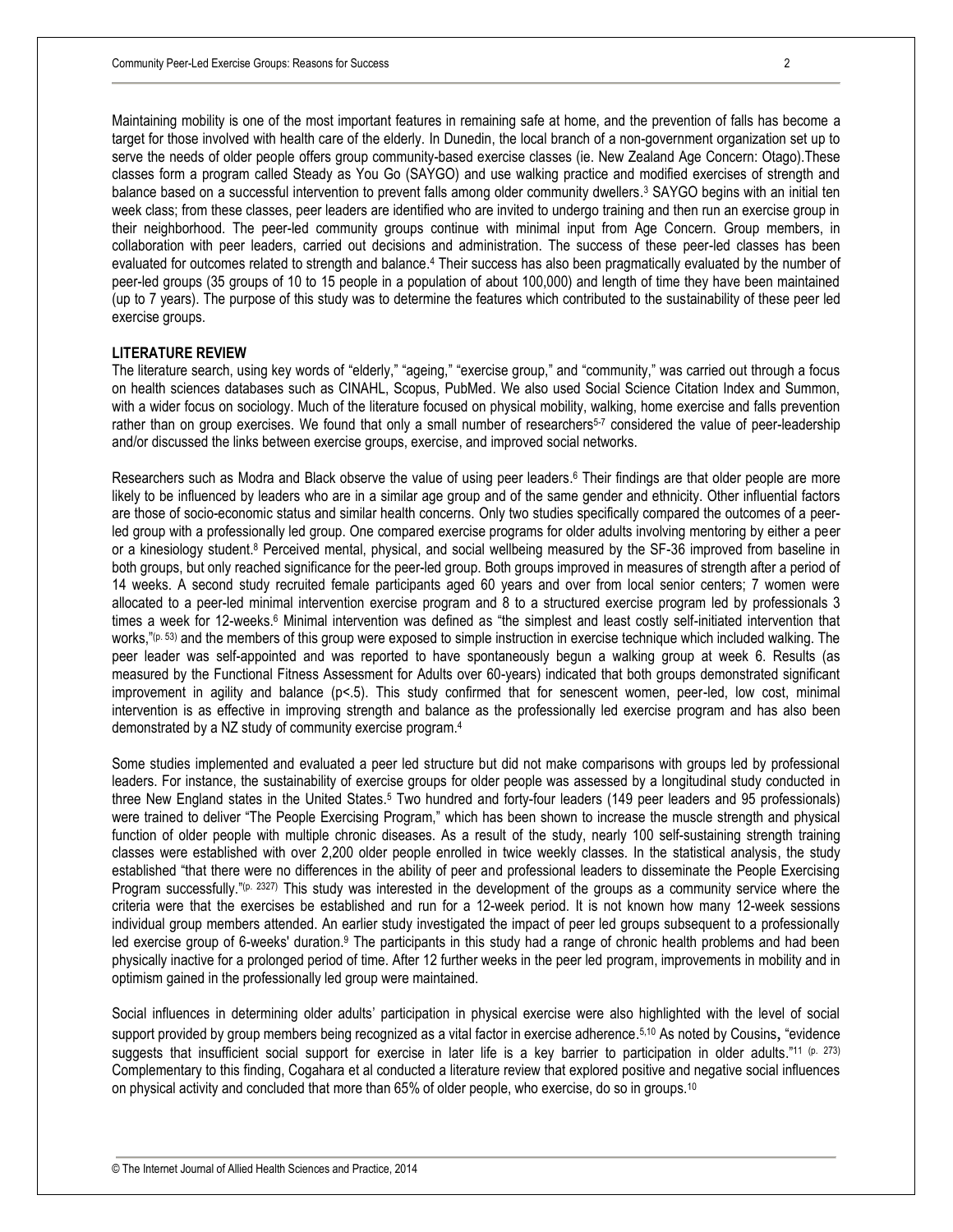Population based interventions have been defined as a "coordinated program of activity where strategies are introduced into and become embedded within the social and physical structures of the community."12<sup>(p.4)</sup> In a Cochrane systematic review of population-based interventions for the prevention of fall-related injuries in older people, it was reported that the results of the review were generally positive based on a critical analysis of six community studies. <sup>12</sup> This same review recommended that research is required to "elucidate the barriers and facilitators in population-based interventions that influence the extent to which population programs are effective."(p2) Social factors may be important to the maintenance of community groups and a further issue not represented in the literature is how peer leaders are supported as well as what maintains their willingness to continue their commitment to the group.

To provide insight into these latter questions, our New Zealand study explored community exercise groups for features that may have contributed to the sustainability of a peer lead fall prevention program, with 35 groups in place and functioning for a period of seven years.

Specifically, the aims were to:

- 1. Discover the benefits of group attendance
- 2. Identify the factors that contributed to the sustainability of these groups

# **METHODS**

The study used a qualitative, descriptive design, which is characterized by gaining first-hand knowledge of a specified experience (such as involvement in exercise groups). The purpose of such data collection is to present a comprehensive summary in everyday language rather than taking an interpretive approach.<sup>13</sup> A broad range of information is collected through methods such as focus groups, interviews, and observations of the event itself to provide a full picture of the situation and to discover which factors have an impact. The research goal is to obtain an accurate account of the phenomenon that both the researchers and those with first-hand experience would agree was accurate. To achieve this, the emphasis is on direct communication with the research participants to elicit rich descriptions and to check with them that the researcher's summary is a valid representation. This data gathering process offers a valuable opportunity to acquire "inside" knowledge and learn about how the participants see their world.

#### **Data Collection**

Maximum variation sampling was used to explore the experiences of a range of people involved in the groups to provide rich information from a variety of perspectives.<sup>13</sup> Thus three sources of information were used to collect data. First, to give insights into the planning and running of the groups, individual interviews were carried out with two key personnel in the organization of the groups: the coordinator of the groups (employed by Age Concern) and the physiotherapist at the University of Otago who facilitated the sessions to train the peer leaders. (See table 1 page 4 for all interview questions.)

Secondly, all exercise groups in Dunedin were asked to participate in the qualitative aspects of this study through focus groups (the quantitative aspects of strength and balance have been reported elsewhere). From the possible 35 groups operating in the city, 6 agreed to participate in these focus groups. These groups had already participated in research related to strength and balance, and it was considered to be an opportunity, to elicit further evidence and expand our knowledge of these groups. This produced fifty-seven participants (with 14, 11, 7, 9, 8 and 8 participants in each group, respectively). A semi-structured interview format was used. The focus groups met in the usual meeting place of each group: five were in local church halls and one in a Bowling Green clubhouse. Their ages ranged from 65 to 90.

Finally, the peer leaders from these six groups were then invited to participate in a group focusing on their perceptions and leadership, and five leaders were available. The ages of the peer leaders ranged from 70 to 89 years and the group mean age was 77.7 ( $\pm$ 6.6 years). To overcome Denzin's concern over the "single-observer" we had a lead interviewer and an observer in all the focus groups.14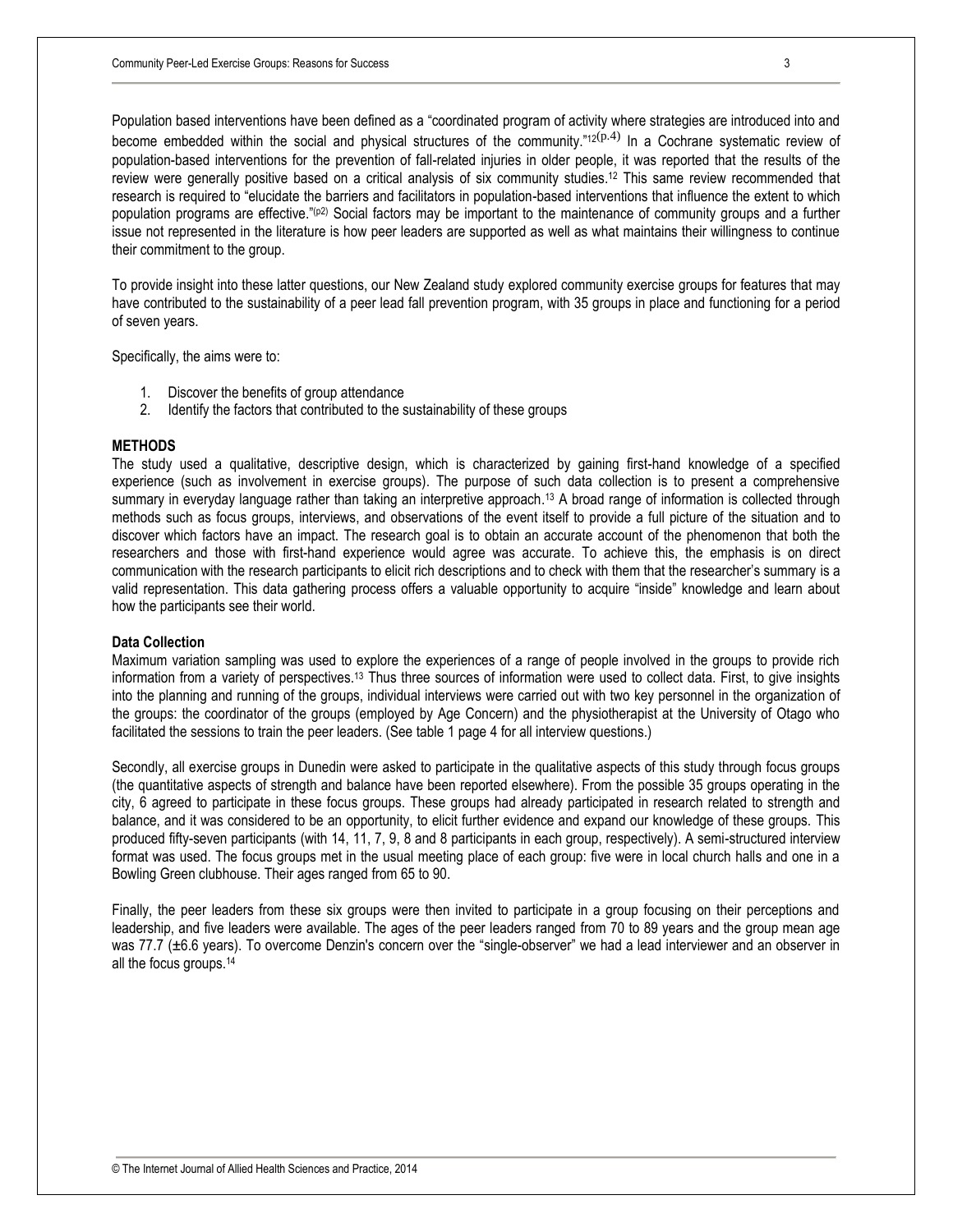### **Table 1: The Interview Questions**

#### **Group members:**

- What do you think are the benefits of participating in this group?
- What motivates you to keep coming?
- Are there barriers that you know of that prevent people participating in this group?
- What makes it worthwhile for you?

#### **Peer Leaders:**

- What advice would you give someone who was thinking about taking on the role of a group leader?
- How do you progress the classes? Update your knowledge?
- Do you feel adequately supported? Explain.

#### **Organizers:**

- What do you understand your role to be?
- How are the peer leaders identified?
- What do you believe sustains the group?
- How do you see these classes progressing (ie the future)?

Field notes supported the taped interviews. Notes highlighted the strength of the responses, the general nature of the interactions within the groups, and the environmental features of the meeting places. One of the strengths of the research team was the range of perspectives brought to the study (ie. social worker, occupational therapist, physiotherapist and physiologist). These team members were consulted as experts in the development of the interview protocol, questions, and prompts. The Otago University ethics committee approved the study and all participants were provided with an information sheet and signed a consent form.

#### **Data Analysis**

All interviews were audiotaped and transcribed word-for-word. A general inductive approach was used to generate themes relating to the research objectives and the interviews were read several times to gain an understanding of the meaning conveyed in the data.15,16 Six phases of analysis described by Braun and Clarke was followed.<sup>17</sup> The first phase of becoming familiar with the data began during the interviewing when strong views were noted as indicated by length of time taken to discuss and tone of voice, and on the other hand, when there was less clarity in opinions and ideas. Once transcribed, all interviews were read several times resulting in the initial ideas being developed, changed, and questioned. The second phase involved coding the data into meaningful groups by working systematically through the transcripts. At this point, there were multiple codes and the transcripts were highlighted to represent key ideas. Following coding, the data was organized into themes where the relationships between the codes were identified and arranged into main themes and sub themes. This process took time to develop themes that represented the data well. To insure the integrity of the research process, two researchers independently analyzed the data and then compared themes to tease out where the differences and similarities lay. When coded data did not seem to "fit," the data set was again reviewed to search for themes that better summarized the key ideas. Finally, three main themes emerged.

The final summary of the themes was returned to the group members for verification (76% return rate). The majority agreed that the summary was an accurate representation of the group discussions with only two people indicating they would like a minor modification made to their group's contributions. Examples of these modifications are "bounding up the stairs" did not portray the reality of improved mobility from one point of view, and another individual thought that the groups were portrayed as being "poor old lonely things" and did not like that focus.

To test the researchers' interpretations of the data analysis, representatives of the organization responsible for setting up and running the groups were invited to attend a presentation of the outcomes. They were excited about the findings and indicated that the study had captured their vision of the groups well, in particular, the social elements. Finally, all participants in the study as well as members of groups not involved in the research were invited to attend a presentation of the study. This 1½ hour exercise to a group of 35 people provided valuable confirmation of the results with the audience unanimously agreeing with the points made. These checks go towards providing evidence of accurate accounting of the meaning that the participants attributed to the exercise groups.<sup>13</sup>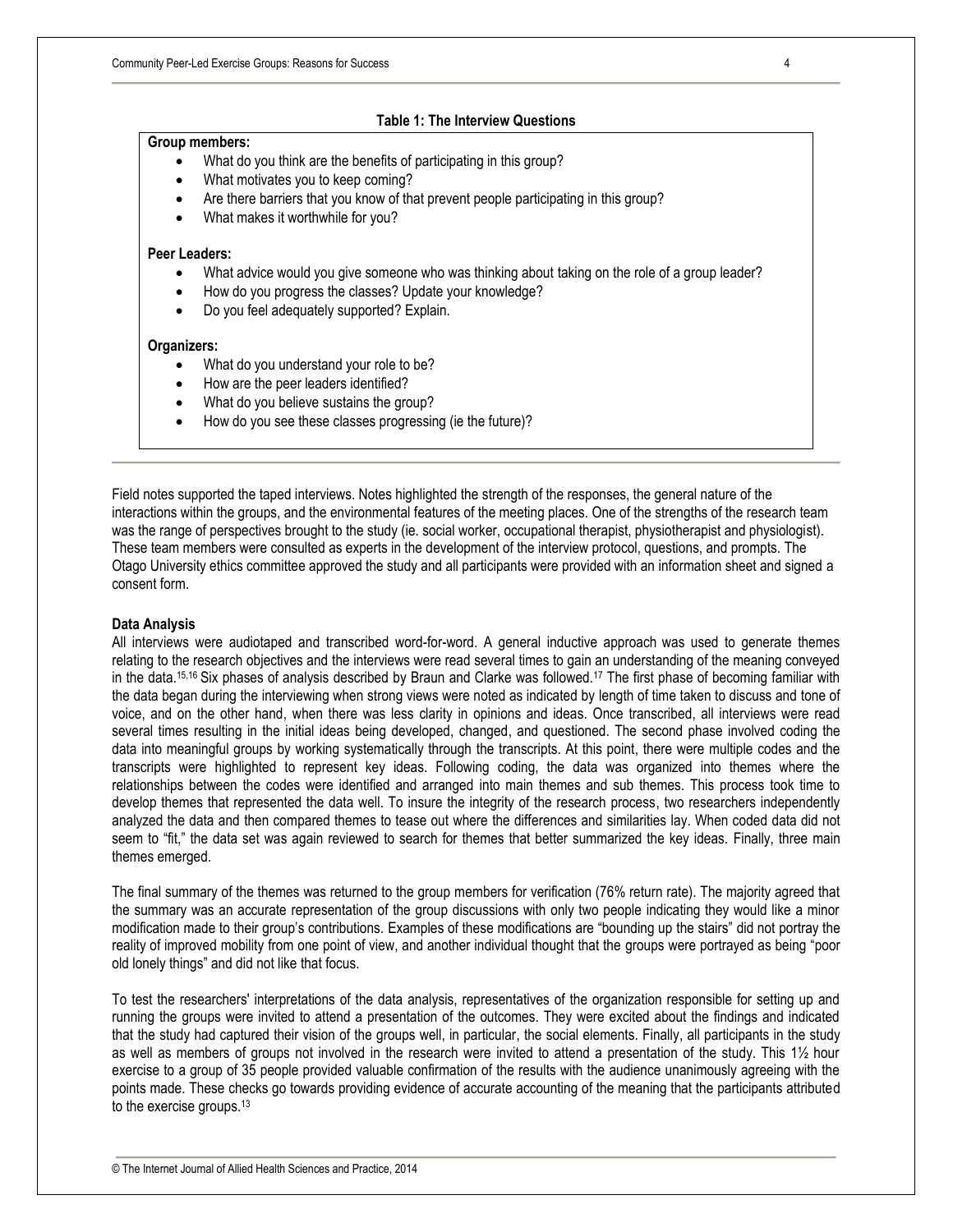#### **RESULTS**

Three major themes emerged from the interviews. Two were related to the outcomes of the groups (ie., physical and social benefits). The third was concerned with the support needs of the groups to ensure their on-going maintenance.

#### *Physical & Wellbeing Benefits*

Not surprisingly, keeping fit was a benefit that was raised by all groups. Statements such as "it just keeps everything moving" and "it keeps me going to my limits without seizing up anymore" typified the sentiments of the participants. They described how the sessions kept them "agile" and used "muscles that we wouldn't normally use." On some occasions, this was linked to specific parts of the body such as the shoulders or the lower body. Four focus groups indicated that balance was improved, and in one group, this was linked to being less likely to fall. Only two groups referred to "strength" as being a specific outcome but said little about this. Differences between groups included general cardio-respiratory improvements as explained by one member:

"I've seen a big change particularly in the standing and sitting routines where, when we started, the sound of wheezing and huffing was almost deafening, but now it's appreciably changed."

This same group referred to the benefits of "stretching giving you more confidence" and related this to general fitness. A different group focused on improvements in co-ordination. Peer leaders commented that one of the values in leading the groups was in seeing the mobility benefits for the member, and as one note, "you're always delighted to hear (of) progress." An example given was that someone who "couldn't even walk without assistance" was now "tossing a ball at random."

Changes in physical behaviors were frequently reported. The most common impact noted was on walking. For instance, "I can walk better ... now I walk a lot straighter" and that it was important to "put your heel down first when walking then your toes." Some observed that they could now "stride out more confidently." For others, this included steps such as the public library steps which had been problematic for one lady who was now able to easily climb these. Getting up from seats had also improved as was noted "[I] don't have to pull on the seat when standing up at church – or hold on when standing." One further example was thought to relate to balance "[I] don't hit the bathroom door at night." Being able to stretch further had implications for tasks such as "getting things from a shelf." Participants reported that an integral aspect of the exercise sessions was that "they made you more aware of posture and movement." For instance, the exercise CD used during the group sessions and available for home "gives you an increased awareness of what you should be doing and how you should be walking." As one participant explained, "what the exercises are doing is it makes you think can you do that better … so its encouraging me to try things." Information about daily issues such as how to get up if you fall, to walk, to clear space and walk safely to the toilet at night time, go up escalators, manage loose carpets, and cross the road was valued. Increased awareness for one person meant that she noticed that when tripping she was "catching [herself] much more readily."

Self-confidence was frequently mentioned. This included "confidence in mobility," "confidence to get out of my comfort zone," "confidence in going up stairs," "confidence to handle your body in these situations" (eg. steps and walking), and "confidence in myself." One person as explained the connection between the classes and the sense of wellbeing:

"I think it's good for one's self-esteem as well; I think it gives you more confidence and shows you can do things that you didn't think you could do."

Participants talked about feeling "invigorated," "feeling younger after we leave," "it's just a feeling of being better." As one person said, "it gets you out of yourself." Thus there were multiple physical benefits that the participants gained from the groups.

#### *Social Benefits*

The social benefits of belonging to the exercise group were discussed enthusiastically by the focus groups. Meeting local people and developing a "new circle of friends" was a bonus for every group. Pick-ups were arranged, and walking to the group in company with someone else was important, as was meeting for coffee afterwards or arranging meetings during the week. For some, this was apparently more important than the exercises: "I come here because I meet people". As one person said, "I live on my own and find that the companionship is lovely." While another commented that "I love seeing the people." One person explained the second theme as "we come because it's an outing." The importance of the exercise sessions to "get you out of the house" was noted in most of the groups. One person suggested that it was something to look forward to and "it's just a special time." The benefits spoken about most frequently were the social ones: "the laughs, it's just so beneficial." This aspect of the group was notable from the moment the researchers were introduced with an observable happy repartee in the groups and as mentioned above, a lot of laughter and humor.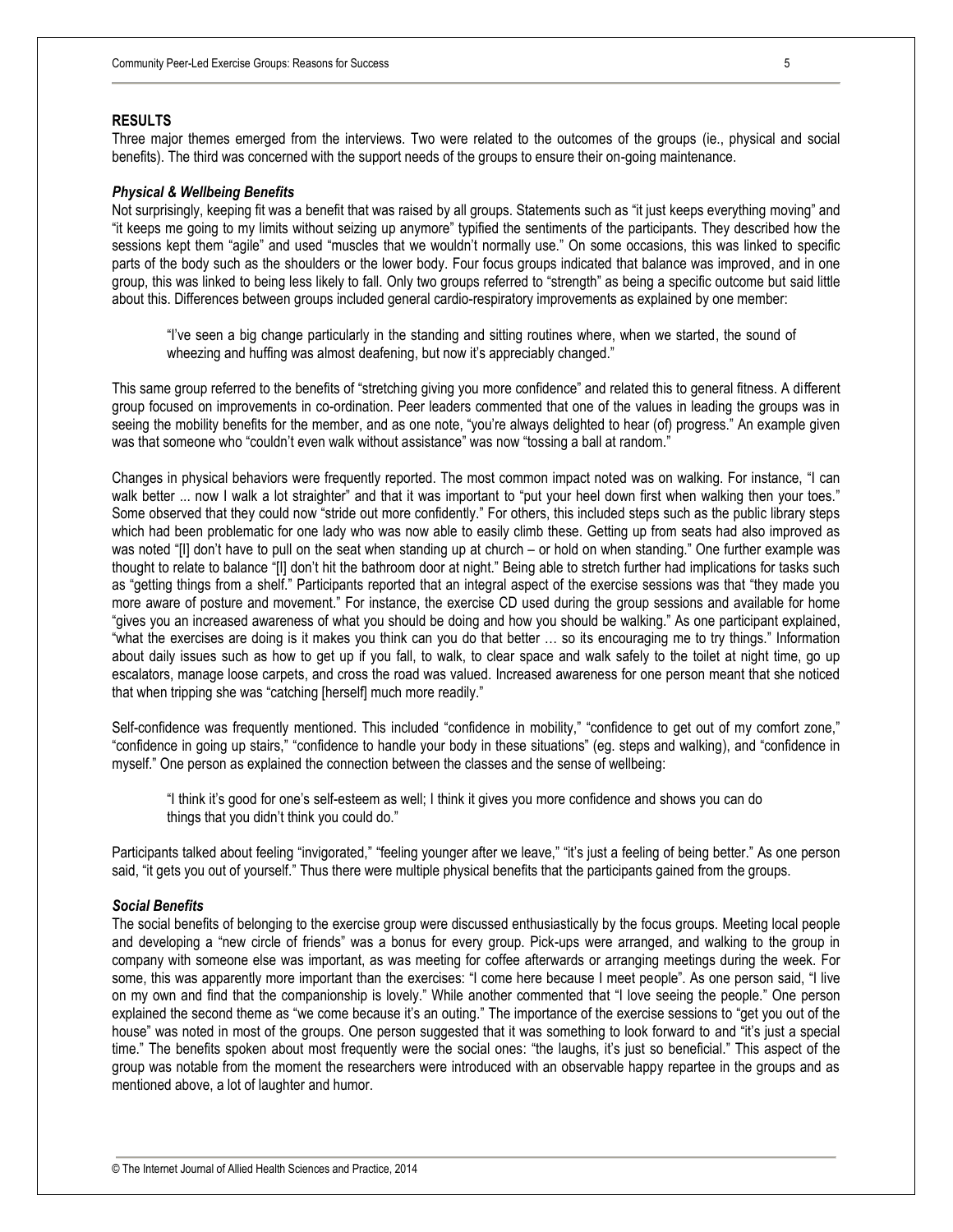Group responses indicating cohesion included assisting members who were having difficulty following the exercises, and in respect of one woman, the leader noted "everyone has been so supportive; they go and talk to her." Group decision-making over the use of surplus money generated from the gold-coin donation for each class was also an opportunity for shared decision making with some donating this to the owners of the halls and others recommended that it be spent on a social event for the group. The organizer was well aware of the social dimension of the groups and commented that "the glue that keeps them together" is the "the social connectivity of the classes." She observed that social contact was important because it "helps their mental health and therefore their physical health as well, so it's a very holistic inter-connective type of thing." A peer leader also voiced this intertwining of physical and social benefits: "It's twofold. People come because they know it's good for them; they come because it's an association with other people, because they live on their own."

The peer leaders saw themselves as having a major role in the social cohesion of the group. Different leaders spoke of "keeping everyone involved" and "encouraging them to have a go at everything". Encouragement was an important part of motivation and finding out whether participants were having "good or bad days" enabled leaders to be sensitive to the varying needs of the group members. This was not always immediately apparent, and such accumulation of information occurred in different ways. Some leaders spoke of finding out informally: "you often find out about this when we have a cup of tea at the beginning … you keep your ears and eyes open." Others were more direct and ask group members how they felt on particular days. Another means of discovering background difficulties were the direct reporting of absences and the reasons for these. One leader expressed surprise at people's commitment to the group:

"One of the things that intrigued me, the fact that they make a point of not only telling you that they won't be there, but also you get the reason .... they feel they're letting the group down."

Information giving, however, was a two-way process. The leader phoned participants at the beginning of the year to "remind them." Leaders would also phone people if they had not attended "to make sure someone's alright." They also provided information about events such as a funeral of a former member or social occasions that the group might be planning. Keeping group members informed about illness, movement, or death of members fostered a sense of knowledge about and belonging to a community, two issues significant in reducing the sense of isolation which so many older people experience. It provides a sense of "engagement" for "disengaged" older people, as Findlay observes, from a study of evidence of interventions to reduce loneliness in older people.<sup>18</sup> The value of the volunteer leaders was evident when a member commented that she would come out in all weathers to ensure the continuity of the group, expressing the fear that the peer leader might not continue if there was inadequate support.

In summary, the underlying social values of these community groups were consciously recognized and valued by the members and the peer leaders.

#### *Support Needs*

Nurturing the groups was a feature of the role of the organizer and included trouble shooting at the request of a peer leader. One example given was a man who was described as having "a lot of difficulty following instructions" and the group was encouraged to develop a buddy system to assist this member. It was said "they look after each other." Visiting the groups during the year ensured that the focus on balance and strength was maintained and correct techniques re-enforced. The organizer also introduced new members, encouraged new leaders, updated the leaders on educational aspects of the sessions, and maintained their interest. Planning was important and included networking with community groups, organizing workshops (an annual training session for new leaders and refreshers for the current peer leaders), and provision of resources such as an updated CD.

An important role of the organizer was to ensure that suitable volunteers were available from each of the groups and equipped to run the classes. The peer leaders emerged from the initial ten-week Age Concern run classes and were familiar with the exercises from the participant viewpoint, but, as stated, "now need confidence to help people to challenge themselves." Identifying the peer leaders was a critical aspect of the coordinator's role and she noted various strategies. One was to ask the group to suggest leaders; another was to ask for volunteers. If no one emerged from these initial approaches, then the organizer would have a "quiet word" with someone who fitted the criteria of being relatively healthy, younger, and comfortable with the exercises. On the few occasions when no one was found to lead the group, the class would be abandoned and trialed again at a later date. Achieving high standards for all aspects of the program was stressed. For instance, the training was considered to be "more robust if you include outside professionals" with reference to physiotherapists leading this. Success was an expectation and supported by the high level of training.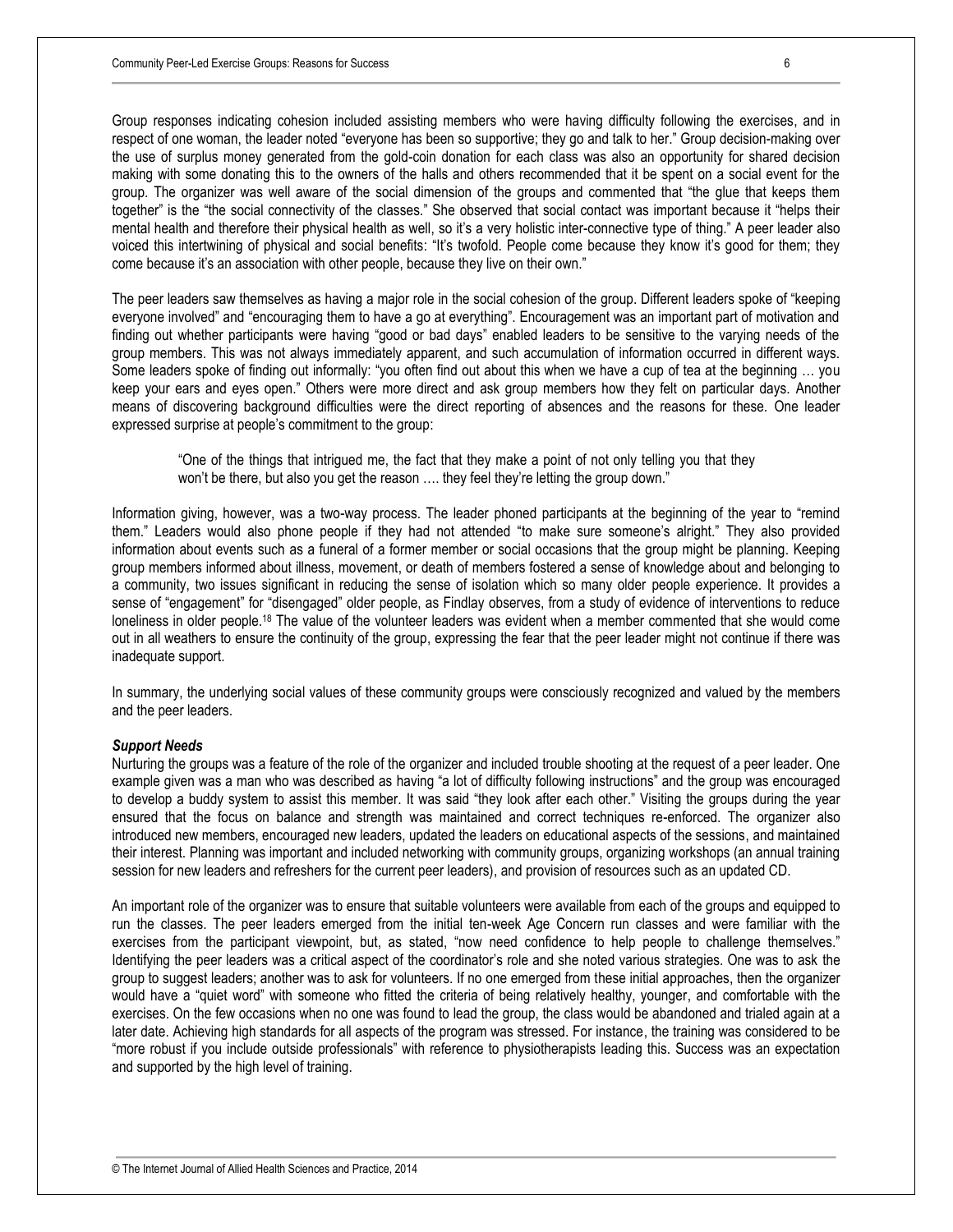There was some debate about how the peer leaders updated their knowledge. One leader was keen about using the Internet to get ideas while others were adamant that they should "rely on the experts" as they felt they did not have "enough professional knowledge to make decisions." This raised a salient point for later discussion amongst the team member, the peer leaders, and the organizer. While it was acknowledged that there might be a variation of the program to maintain participant interest, there was a need to ensure general fidelity to the program as it had been planned and to ensure consistency and coherence amongst all groups. Concerns were raised that by using different sources of information such as the Internet might lead to a different program for one or two groups. The leaders on the whole felt it was more important to refer to the organizer and the professional physiotherapy leaders to ensure safety in their exercises: "She's [the organizer] always there if you need to ask any questions." Safety was raised in respect of being qualified to run the groups as well as dealing with medical emergencies during the session. For the latter, all group leaders had attended a first aid course run by the local ambulance service. There was a consensus among the peer leaders that the provision of exercise CDs (basic and advanced) as well as a comprehensive manual provided excellent direction for the groups. There was, however, a very animated discussion about the "fun" time in the group. This generally came at the end of the session and consisted of creative activities that were entertaining and stimulating such as bouncing "crazy" balls to each other and naming the member.

Thus, the groups were not autonomous; they linked to each other and the initiating agency through the leaders and through the organizer whose support and interest maintained the groups' operating standards.

#### **DISCUSSION**

It was apparent that features such as peer-leadership and the social opportunities in these groups were significant in sustaining the program. Although the numbers studied were small in comparison with the work of Layne et al, the data we produce is consistent with their findings.<sup>5</sup> Another feature that ensured the on-going life in these groups was the organizer who was basically "on-hand" when needed and took an active interest in the groups throughout the year. While this role has not been identified as a theme in the data, it was an element that was evident in the three themes discussed above. Among the underpinning features we uncovered are the standards set by the organizers. These invisible, taken-for-granted patterns and yardsticks mentioned casually in discussions are pivotal, we suggest, to the successful running of the groups – both to ensure the groups remain true to the guidelines provided and that the group experience is positive.

While the explicit purpose of these groups was to prevent falls by improving strength and balance, the topic which evoked most interest and involvement in the discussions were those related to the social aspects – fun, companionship, and a chance to meet new people. Perhaps the trigger for attending the groups was fear of falling. However, the ongoing membership and advantages expressed in attending the group was related to getting on with life and the general social benefits. Studies by Lachenmayr and MacKenzie and McHugh and Lawlor also noted the dual benefits of socialization and physical activity in an exercise program.<sup>19,20</sup> These networking / friendship aspects of the groups were carefully fostered by the peer leaders in the New Zealand groups who made certain that the exercise groups were a safe place where all members were valued. Nurturing the group seemed to be pivotal to the groups' success – there was a "knock on" continuous thread from organizers, to group leaders, to group members.

These comments fit well with the literature on the loneliness of older people, much of which focuses on the lack of opportunity for socializing. <sup>21</sup> The ideas of social inclusion that focus on a discussion of the importance of "loose" ties and "close ties" can be applied. <sup>22</sup> Examples of "loose" ties are being able to say "hello" to neighbors, greet acquaintances, and chat in the supermarket (ie acknowledge acquaintances in different social situations). "Strong" ties or networks are those from whom help is expected and obtained, with a stronger degree of intimacy and reciprocity than can be found in the "loose" ties. <sup>23</sup> Inferences from the interviews and observations of the groups, as well as participation within the group, indicates that there were many "loose" ties experienced by participants. Such "loose" ties are defined here as meeting at the regular weekly group classes, the ability to nurture during the group, make phone contacts during the week to check on wellbeing, concern expressed over other difficulties experienced by some participants, and in general, to greet during other occasional meetings, with an incipient and underlying friendship. But these loose ties have the potential to become closer ties, as indicated by some members, who will walk to a meeting in company with others or will pick up others in a car or arrange coffee meetings at other times during the week. It is clear, even from this small study, that these groups are a method of encouraging practical individual participation and also ensuring integration of older people in aspects of community life. As such, they are invaluable.

While we have commented on and observed the value of these peer leaders, it is not certain that other leaders might act in the same way, motivating, encouraging, and emphasizing the social. The Otago model has a philosophy of conscious attention to individuals, which is modeled by the organizer during the initial 10-week session. Our findings resonate with comments of Layne et al on the value of the peer-leader program that peer leaders serve as role models of care for older adults in the groups. Their study emphasized the novelty of using peer or lay leaders in exercise programs rather than fully trained professional instructors.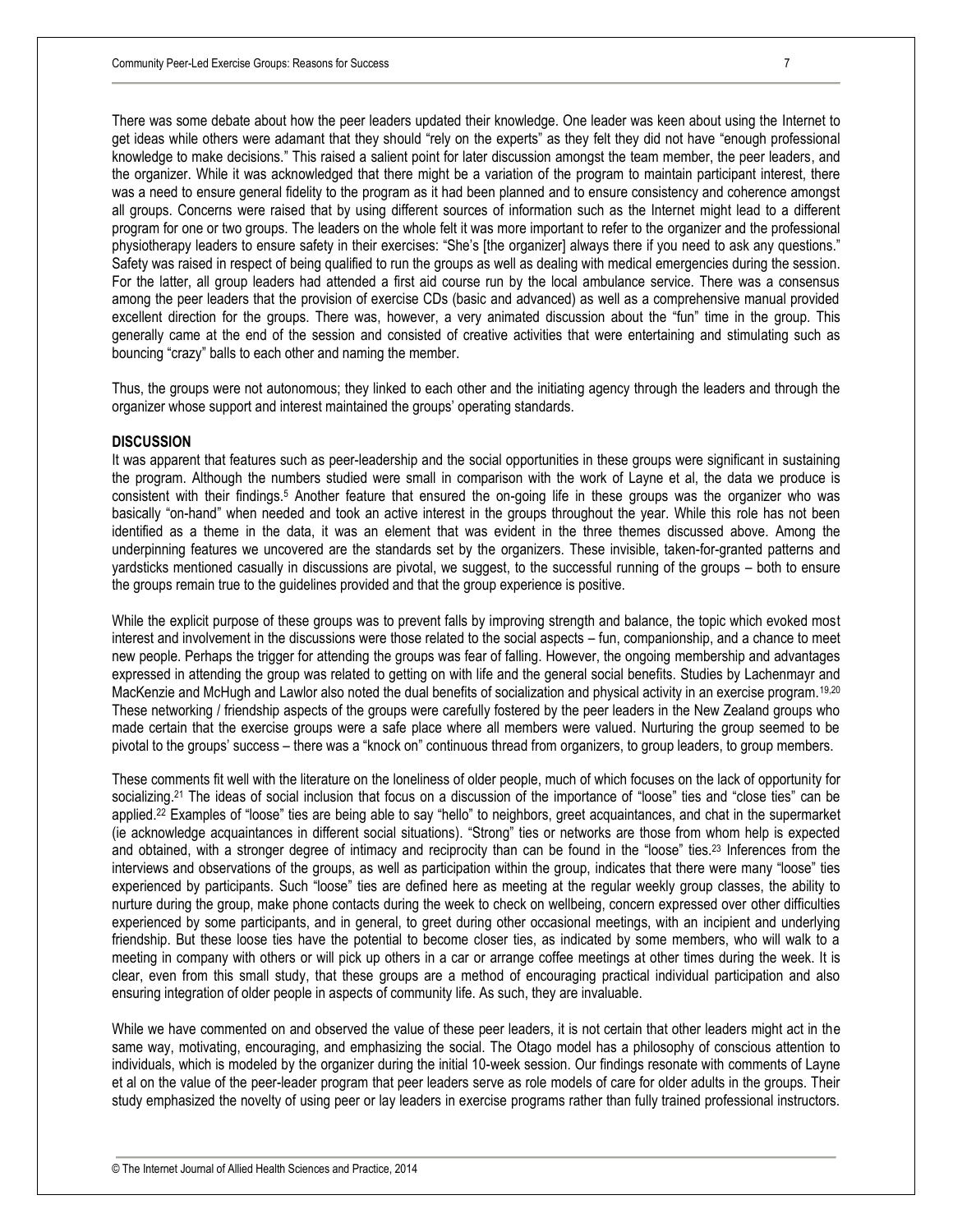Our own interest also lies in the role of peer leader and the processes of their interactions with the group, and the potential for influencing members' socializing. Our data show how peer leaders demonstrate this care and concern and create connections. For example, they phone or email participants who have been absent, facilitate discussion in the group, provide information about absent group members, and organize social occasions.

It could be said that the results of strong social networks and of physical well-being could also be obtained from using professional leaders. What, then, is the value of the peer leaders? It is arguable that these peer leaders, as volunteers, and visible in the community, possess a personal knowledge and a knowledge of local social events and personnel and of networks, which makes them invaluable within these group settings, and serve as key figures within the networks of the groups. This leads us to infer that the position of peer leader is a significant one, greater than that of a professional who might live elsewhere, who might be of a different age group and/or who might have different experiences. Our conclusion is that the value of peer leaders is under-researched but is of considerable value, including the provision of a cost effective method of engaging older adults in exercise programs.<sup>24</sup> It is a study in volunteering and the value of local knowledge.

The group members were keen to continue attending. Not only did they have the benefits of feeling fitter and experiencing greater wellbeing, but they were also valued members of a sustainable community network. Group members thought it was important to attend regularly so that the peer leaders felt supported and would continue. It appeared from the data that the sustainability of these groups was inherent in these less tangible aspects. As said by one of the peer leaders, "it provides so much more than some exercises, so much more." Evidence of these groups surviving for long periods is the time that they have been functioning – as indicated earlier, some had been in existence for seven years. While there is minimal input by the coordinator once they are up and running, it is important to note that there is a watching eye kept on all groups and she is always "on hand." The initial task of establishing the group was important and the coordinator considered she had a "nurturing" role that impacted on both the group and the potential leaders. Setting the scene and then maintaining the skills of the leaders and providing ongoing support were crucial to the sustainability of the groups.

## **LIMITATIONS**

The strength of our study lies in its primary focus on the unintended role of peer leaders in group interactions. It may be that the sample had a bias in the sense that the participating groups were already exposed to research and were known to be functioning well and gaining strength and balance benefits. It would be useful to replicate this study with other exercise groups that use the peer leader model to verify (or otherwise) the findings from the groups studied. Anecdotal comments from leaders suggest that there is an important environmental factor in the social element of the groups, and that an identified neighborhood might provide better opportunities for socializing, while a group drawing its membership from a wider environment might have to use different tactics to encourage social interaction. This is a subject for further research.

## **CONCLUSION**

Peer led groups are a viable method of maintaining strength and balance, but this particular study has provided insights into the dynamics of these groups and factors that contribute to their success. Opportunities to further explore these issues in other peerled groups may expand on and help develop this model. Our conclusions about the features that contributed to the sustainability of the peer led exercise groups were that the organizer of the groups was pivotal in both setting up and maintaining the incentive for the groups to continue. Included in this were the ongoing workshops for the peer leaders to reinforce the importance of adhering to the exercise manual and the philosophy of the program. There were many significant elements which the peer leaders contributed including their neighborhood links, their volunteer status, and their commitment to the groups' wellbeing, as well as fostering social cohesion and creating a fun environment. The positive social connectedness created by the support, acceptance, and modeling of a caring culture by the peer-leaders provided members of these groups with considerable social value, as well as physical wellbeing.

### **REFERENCES**

- 1. Statistics New Zealand. Older New Zealanders 65 and Beyond. Wellington: Statistics New Zealand; 2004.
- 2. Ministry of Health. Health of Older People Strategy: Health Sector Action to 2010 to Support Positive Ageing. In: Health Mo, ed. Wellington,2002.
- 3. Campbell AJ, Robertson MC, Gardner MM, Norton RN, Buchner DM. Falls prevention over 2 years: A randomized controlled trial in women 80 years and older. Age Ageing. 1999;28(6):513-8. [PMID: 10604501]
- 4. Waters DL, Hale LA, Robertson L, Hale BA, Herbison P. Evaluation of a peer-led falls prevention program for older adults. Arch Phys Med Rehabil. 2011;92(10):1581-6. [PMID: 21963125]